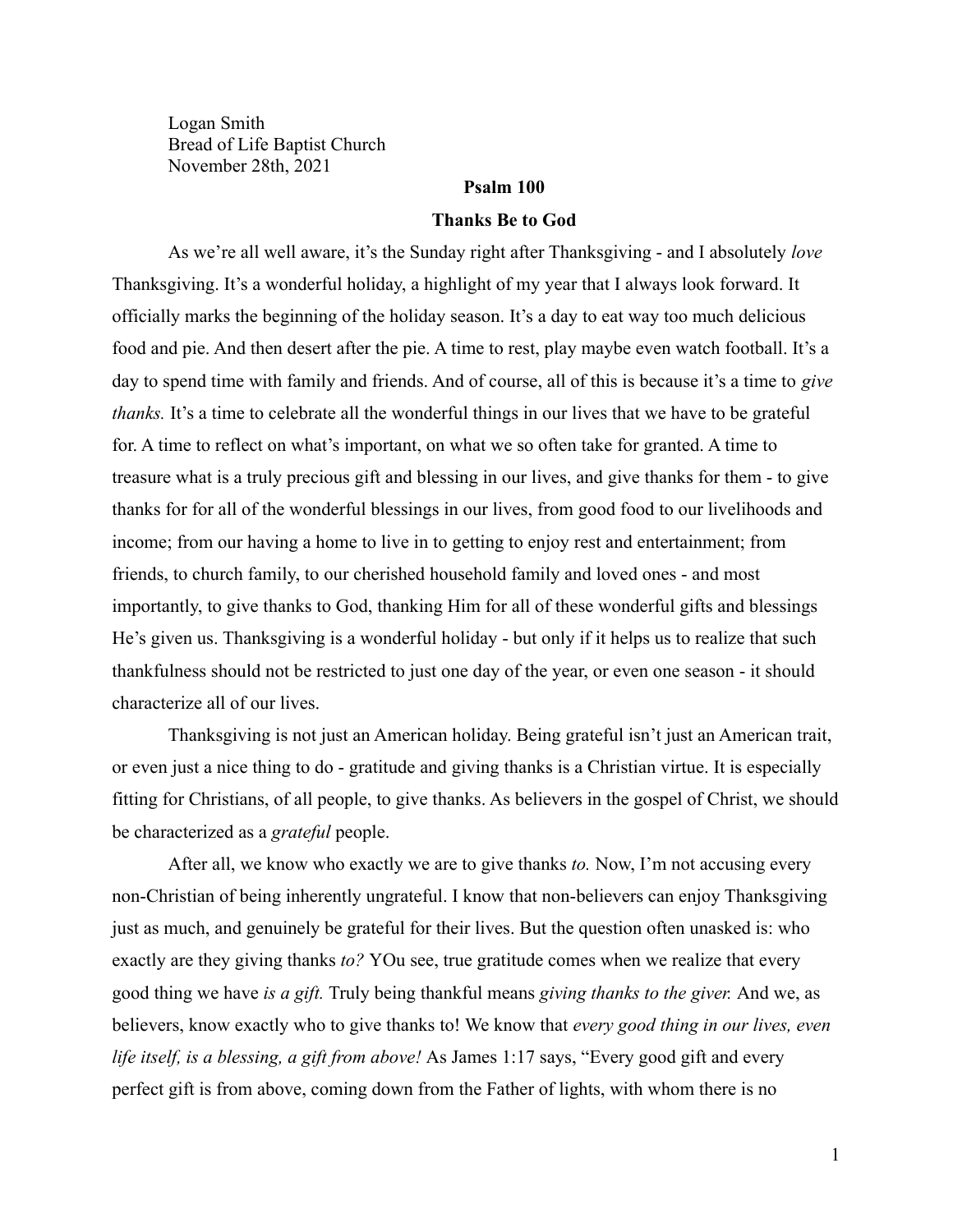variation or shadow due to change" (**James 1:17**). We know where every good gift comes from from God, our Father! We know that every good thing comes from GOd! That every good thing in our lives, even life and existence itself, is a blessing, a gracious gift to us from God our Father! Therefore, we of all people should be a *grateful* people! We should give thanks - not only at Thanksgiving, around the holidays, but *everyday* of our lives, no matter our circumstances! Such gratitude should fill our hearts and lead us to fill our prayers with thanksgiving to GOd. SUch gratitude should fill our mouths with praise, and compel us to live our entire lives as an act of worship to the Lord!

In fact, that's exactly what **Psalm 100** tells us - no, what it *demands of us.* This Psalm is a beautiful Psalm, a rich treasure of a praise hymn that compels our hearts to worship and praise our great GOd with gladness and gratitude! It even *commands us* to do so! It is a short, concise, but beautiful Psalm. And it makes the main meaning of the Psalm very clear and straight-forward; in fact, we see this even in the original, Hebrew title: we're told it is "a Psalm for giving thanks." And it starts us off in doing so by giving us a *command* in verses 1 and 2 to worship - and not just us, but all people everywhere! Then, we're given a reason *why* to worship and give thanks in verse 3. But then the process is repeated: we're commanded to worship "with thanksgiving" in verse 4, and then given another reason why in the last verse, verse 5. The point is clear. This Psalm emphasizes very clearly that our worship and praise of GOd is to go hand in hand with hearts of gratitude and words, even prayers, of thanksgiving. That's why we're given a call to worship the Lord with thanksgiving *twice.*

But we also see here two reasons *why* we are to do so. The first reason we're given to worship God with gladness and thanksgiving is because *we are His people*. As GOd's people those who believe in the gospel of Christ - we have received the greatest gift and blessing of all salvation from our sins by grace through faith in Christ alone! THerefore, we have *every reason* to be glad; we have *every reason* to give thanks to God and worship Him because of who He is and what He has done for us! And the second reason we're given is this: that we always have reason, even the *obligation,* to worship and praise God with thanksgiving and gratitude, because of *who God is and what He has done.* That's what Psalm 100 tells us, grabbing the attention of our hearts and lifting them upwards, directing our thanksgiving and praise to our great GOd, who deserves us all!

So that's what we need to see first: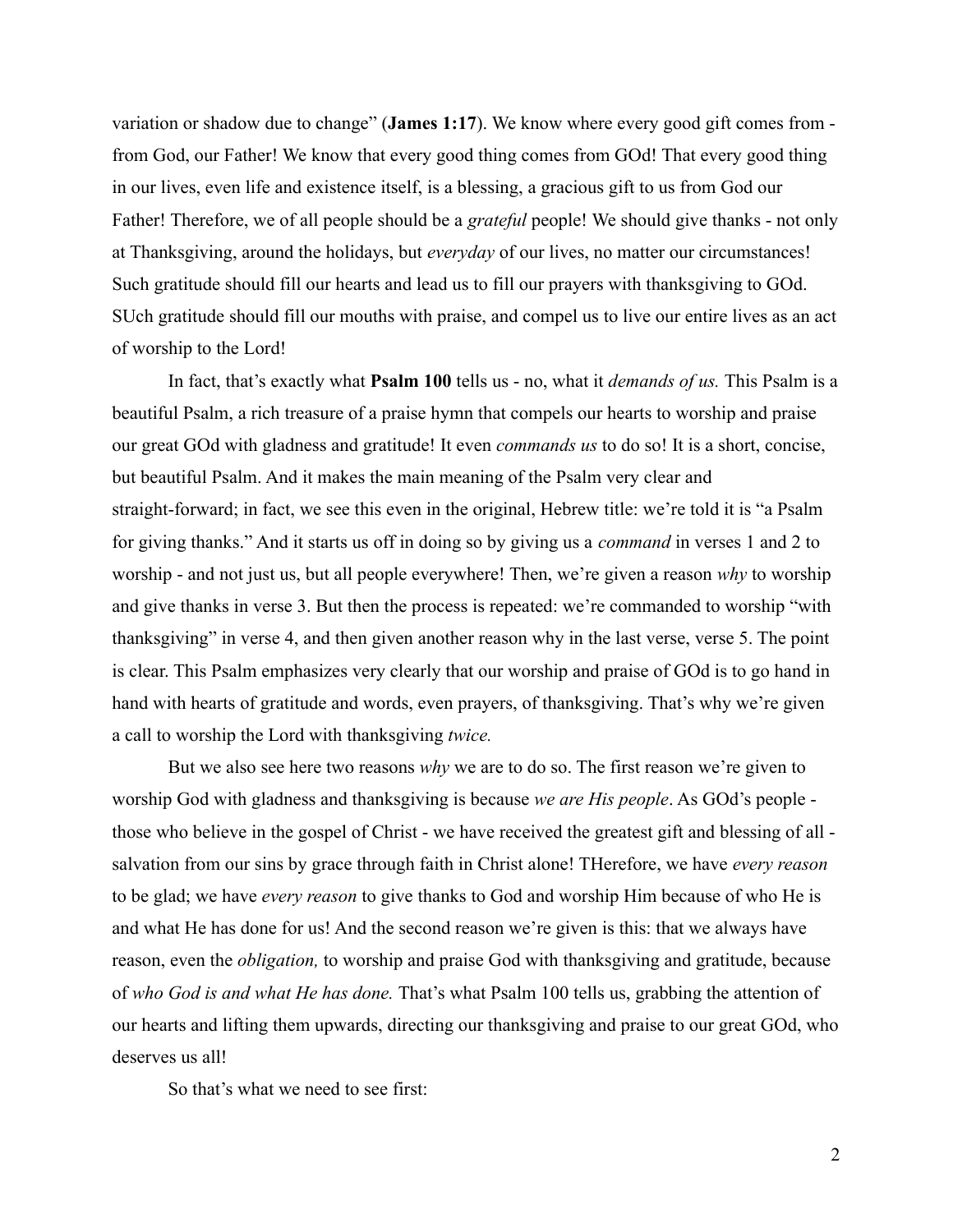### **I. We're Called to Worship God with Joyful Thanksgiving (1-2, 4)**

Verses 1 and 2 begin with a call to worship God: "Make a joyful noise to the LORD, all the earth! Serve the LORD with gladness! Come into his presence with singing!" THese are short, clear verses, very easy to understand. BUt they are also loaded with rich truths for us to look at. So let's look at them a little more slowly.

First, we should note that this call to worship is a *command* given to "all the earth." Everyone, everywhere, in all the earth, is commanded to worship and praise God - the one, true God, Yahweh, the God of the Bible, who made all things. And this is right, because God *deserves* all glory, honor, worship, and praise! Worship isn't just something nice to do, or something that's optional - we are all *commanded* to do so. In fact, we could put it another way to *not* worship and praise GOd is a sin. We should never feel embarrassed, ashamed, or apologetic about worshipping God, whether publicly or privately - everyone, everywhere, is commanded and expected to do so. Nor should we feel embarrassed or apologetic about inviting other people to worship God with us. In fact, this little verse here is a reminder that this is the scope of missions - that God would be worshipped by all people, everywhere, in all the earth! That is the end goal and purpose of missions.

*John Piper* wrote an excellent book on missions, titled, "Let the Nations Be Glad." And he began that book with this extraordinary sentence: "Missions is not the ultimate goal of the church. Worship is. Missions exists because worship doesn't. Worship is ultimate, not missions, because God is ultimate, not man. When this age is over, and the countless millions of the redeemed fall on their faces before the throne of God, missions will be no more. It is a temporary necessity. But worship abides forever."<sup>1</sup>

And I think John Piper is absolutely right. In fact, we see that point made over and over again in the Bible, especially in the Psalms - in Psalms like this one. All people everywhere are commanded to worship GOd; GOd deserves the glory and praise of every man, woman, child, and every creature ever made! And all of history is moving toward that end goal: to the day when every knee shall bow and every tongue confess Christ as Lord, and all the redeemed shall worship God forever! In fact, as we saw last week, from Psalm 8, this is what mankind was made for - to glorify God! And as we remember this, it reorients our hearts, even our entire lives, so that our purpose and goal in all things is to worship and glorify God.

<sup>1</sup> John Piper, *Let the Nations Be Glad,* 3rd edition, p.15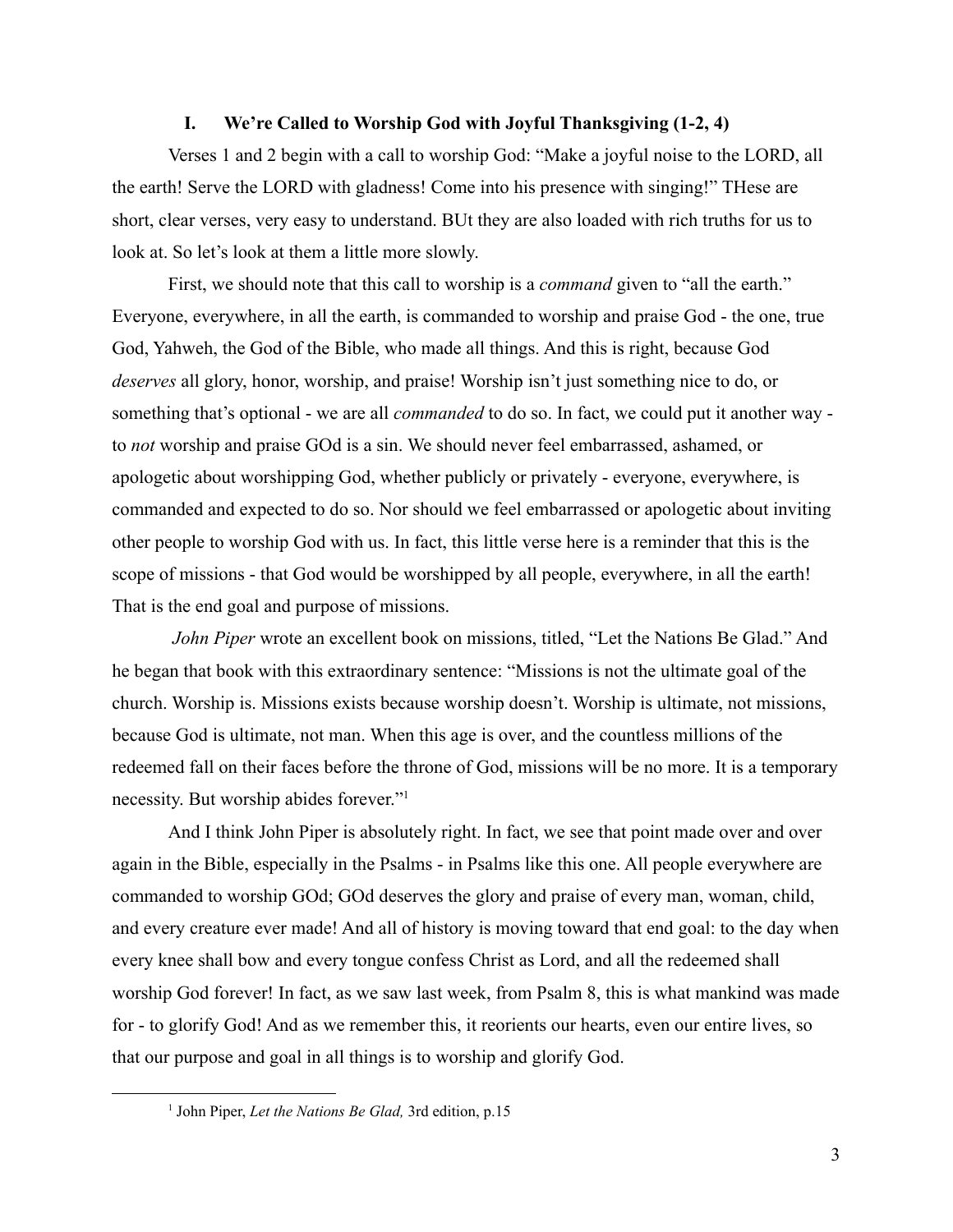Next, we're given further details regarding *how* we're called to worship God. And we're specifically given here four necessary (though not exhaustive) elements of our worship:

For starters, we see that

### *1. We worship by singing*

We're explicitly commanded to "make a joyful noise to the LORd." The last part of verse 2 tells us to "Come into his presence with singing!" Where true Christian worship is found, there will be song. THe people of God have always been, and are meant to always be, a people who *sing -* who sing praises to God! Now, I'm not saying that we *only* worship God by singing no, of course not. But what I am saying is that singing should *always* be a part of our regular practices of worshipping GOd, built into the regular routines of our lives! It should even be prioritized! And this is especially so of *corporate, congregational singing and worship.* It is, of course, a wonderful thing to sing songs of praise to God alone and in private, or with our children and families at home (indeed, I encourage you to do so!) But that can't be a *replacement* for congregational singing and worship with our local church family. After all, this Psalm is, first and foremost, a Psalm given for *corporate worship.* That's why it's calling each other to sing and praise God; that's why it uses such corporate language, like "Come into His presence with singing!" And "Enter his gates" and "his courts with praise!" (v.4). This is the language of coming together corporately, of gathering together as GOd's people - for us today, as a local church - and corporately worshipping God *by sing to Him together!* This is one reason why we gather every Sunday and prioritize singing songs of praises to GOd, worshipping Him!

And we should also not that this practice *isn't optional.* I wonder - have we ever thought about the fact that God *commands us* to sing his praises? That we're commanded to worship and praise Him - publicly and privately - and even commanded to come together and worship Him through congregational singing, as a local church? And just in case you think I'm stretching the case here too thin, this same command is repeated in the New Testament. For example, in Col. 3:16, Paul tells the Collosian church, "Let the word of Christ dwell in you richly, teaching and admonishing one another in all wisdom, *singing psalms, hymns, and spiritual songs, with thankfulness in your hearts to God."* I don't know for sure, but I think Paul had Psalm 100 in mind when he wrote that. No matter whether you're musically talented or not, we *are all commanded* to all sing GOd's praises together.

And that's not all; we also...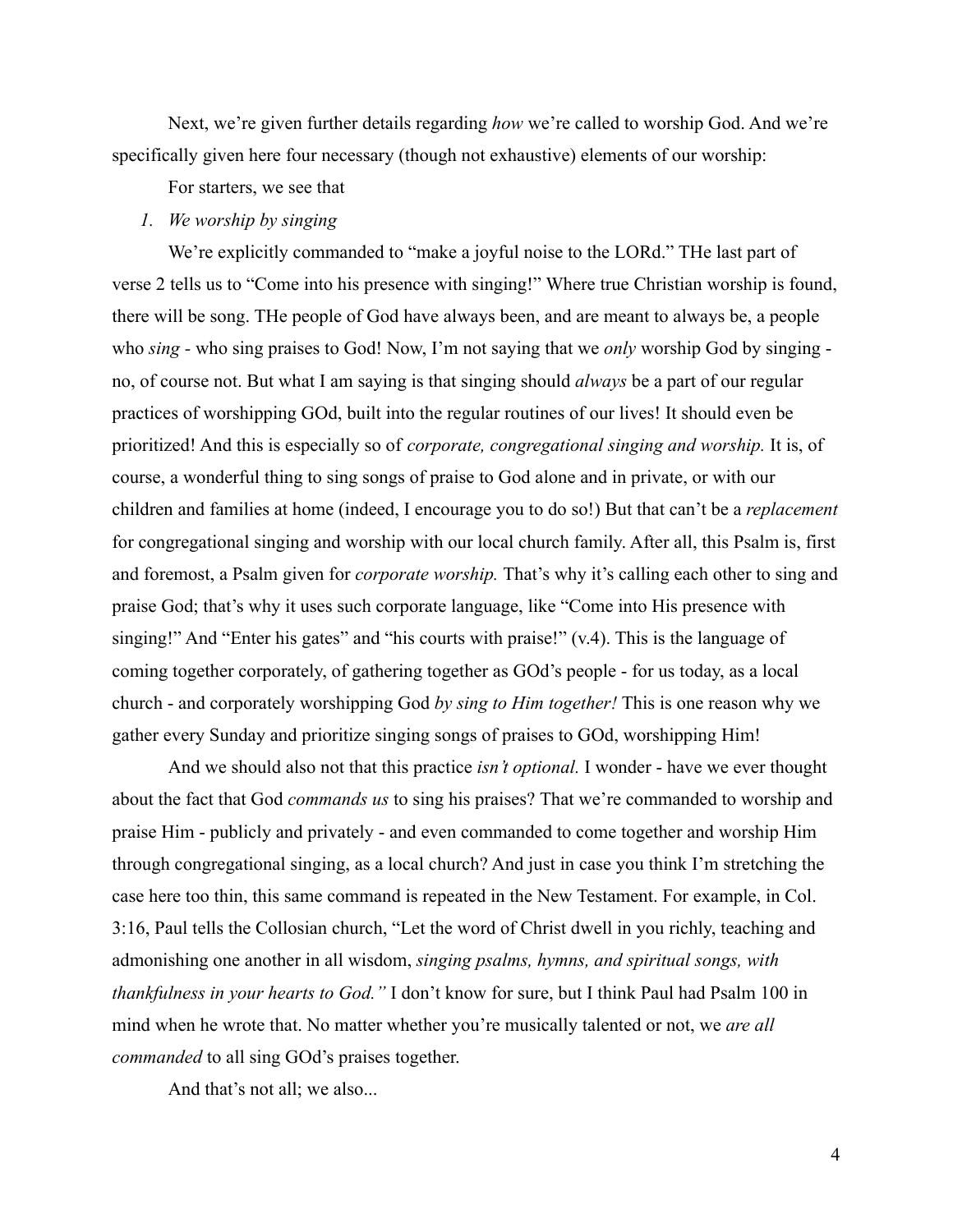# *2. We worship by serving*

We're called to "serve the LORD with gladness!" THis word "serve" gets at the idea of "working" or doing acts of service. IN other words, our worship isn't just confined to singing all that we do is meant to be an act of worship! We're called to worship God with all of our lives, with all that we do, as an act of praise and service to Him!

But our worship - our singing and serving - isn't commanded in the sense that we're supposed to do it begrudgingly, out of some sense of duty and obligation. No, we're called to do it sincerely and freely!

# *3. We worship with gladness and joy*

When calling us to sing, we're called to make a "*joyful* noise!" WHen calling us to serve, we're to serve "with gladness!" We are to *joyfully and gladly* worship God! Again, John Piper is helpful here. He has famously said, in many place, "God is *most glorified* in us when we are *most satisfied* in Him!" The joy and delight we long for is found in God Himself! And when our hearts are filled with the joy of the Lord, it naturally overflows into worshipping and praising Him with gladness!

And this is also combined with the idea that...

## *4. We worship with gratitude and thanksgiving*

This idea is implied in verses 1-2, then made explicit in verse 4: "Enter his gates with thanksgiving, and his courts with praise! Give thanks to him; bless his name!" When we come before the Lord to worship Him, we're not only command to sing joyfully - we're also commanded to *thank Him!* To come before God in our worship and prayers with gratitude in our hearts and thanksgiving on our lips! We worship and glorify God, in part, simply by telling thank you! By giving Him thanks for all of His love, blessings, provision, gifts, and grace in our lives! Again, this should be reflected in our private prayers and our public prayers. We should cultivate a heart of gratitude towards God by simply recognizing every good thing He's given us, not taking it for granted, and thanking Him in prayer for them! I try to teach my kids and lead our family in doing this every time we eat a meal together, by starting off with prayer; we eat three times a day, so it's an easy way to simply pause and give thanks to the God who provided that food - and a reminder to stop and give thanks for His many other precious gifts as well! And this, too, is an act of worship. Worship and thanksgiving go hand-in-hand.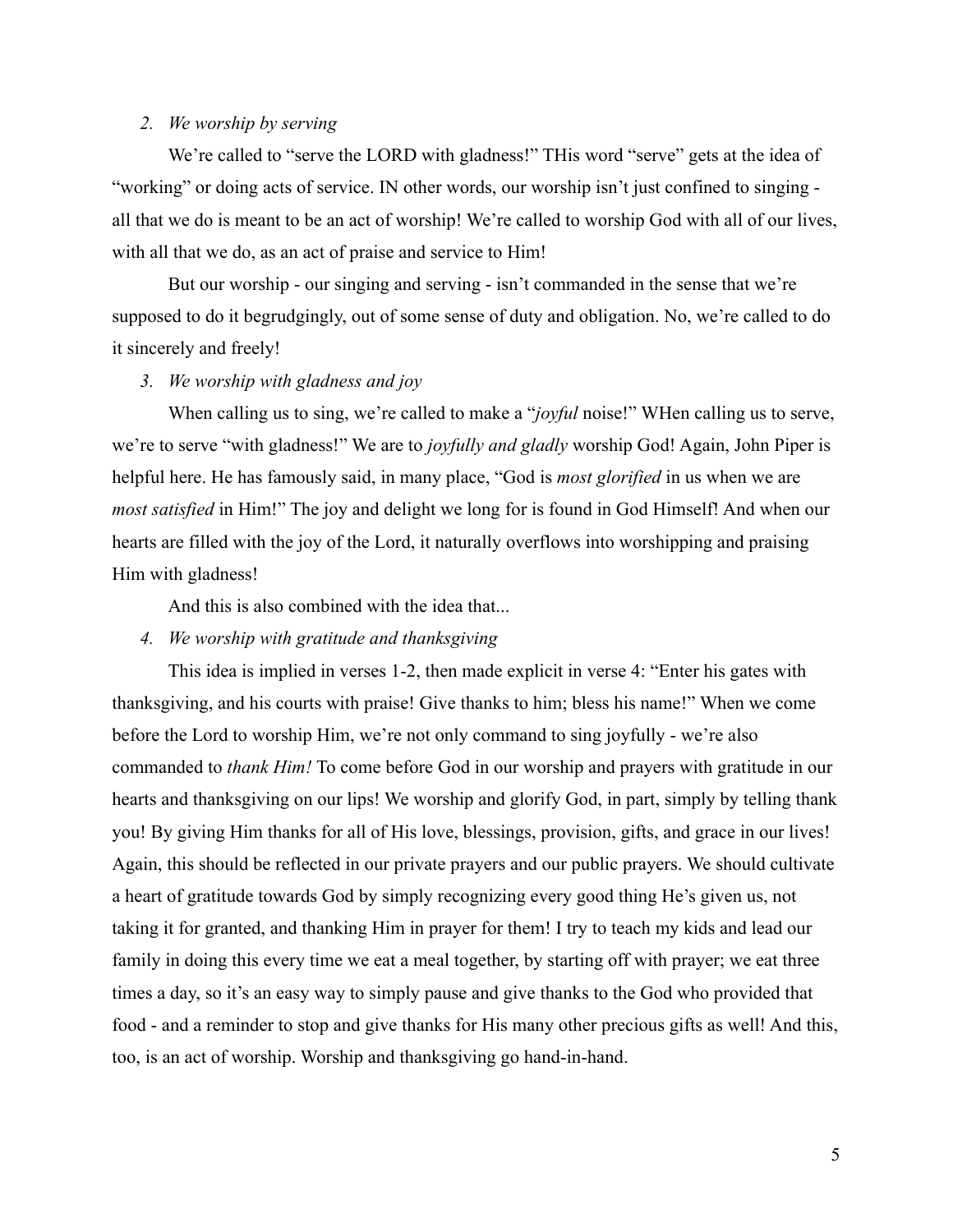So we are to worship God, in all the earth and in all that we do; we're to worship Him, even sing and give thanks to HJim, with gladness and gratitutate in our hearts! But does this mean we do so *only when we feel like?* Or only we feel joy and gratitude in our hearts? Or to put it another way, should we *not* come to church or *not* worship, sing, or pray when we don't feel like we're doing it with sincere gladness and gratitude? No, of course not! The goal is always to do so with joy and gratitude - but not feeling the way we should isn't a reason to disobey or not worship at all! In fact, we could even go further: we're called to worship God, with joy and gladness, *no matter what our circumstances are!* Again, we see this point made over and over again in the New Testament:

*1 Thess. 5:16-18 -* "Rejoice always, pray without ceasing, give thanks in all circumstances; for this is the will of God in Christ Jesus for you."

Or *Phil.* 4:4-6 - "Rejoice in the Lord always; again I will say rejoice. Let your reasonableness be made known to everyone. The Lord is at hand; do not be anxious about anything, but in everything by prayer and supplication with thanksgiving let your requests be made known to God."

Now, I don't want to discount the suffering, pain, and sorrow that we feel throughout our lives - that many of you may be experiencing this week, maybe even today. There is a place for godly mourning, grieving, and lamenting, of reconging our sorrow and suffering and bringing it to God. THe Bible doesn't tell us to *ignore* our suffering or sorrow; it doesn't dismiss it, tell us to act like it doesn't exist, or to feel guilty about our grief, pain, suffering, or sadness! No, by no means! BUt it *does* tell us that even such moments, we can still know an unspeakable joy in Christ; we can even be *grateful,* no matter our circumstances, and give thanks to GOd in Christ even as we make our prayers and requests known to Him!

But how do we do this? How do we give thanks and worship God with gladness and gratitude in every circumstance of life - even when things aren't going well, even when we're enduring sufferings nad trials of every kind? We can do so by remembering truths that are always true, no matter what our circumstances are. And that's exactly what we see in the two reasons this Psalm gives us.

But let's first look at the *second reason* we're given, in verse 5. That is...

**II. We Should Worship God with Joyful Thanksgiving for His Goodness, Love, and Faithfulness (v.5)**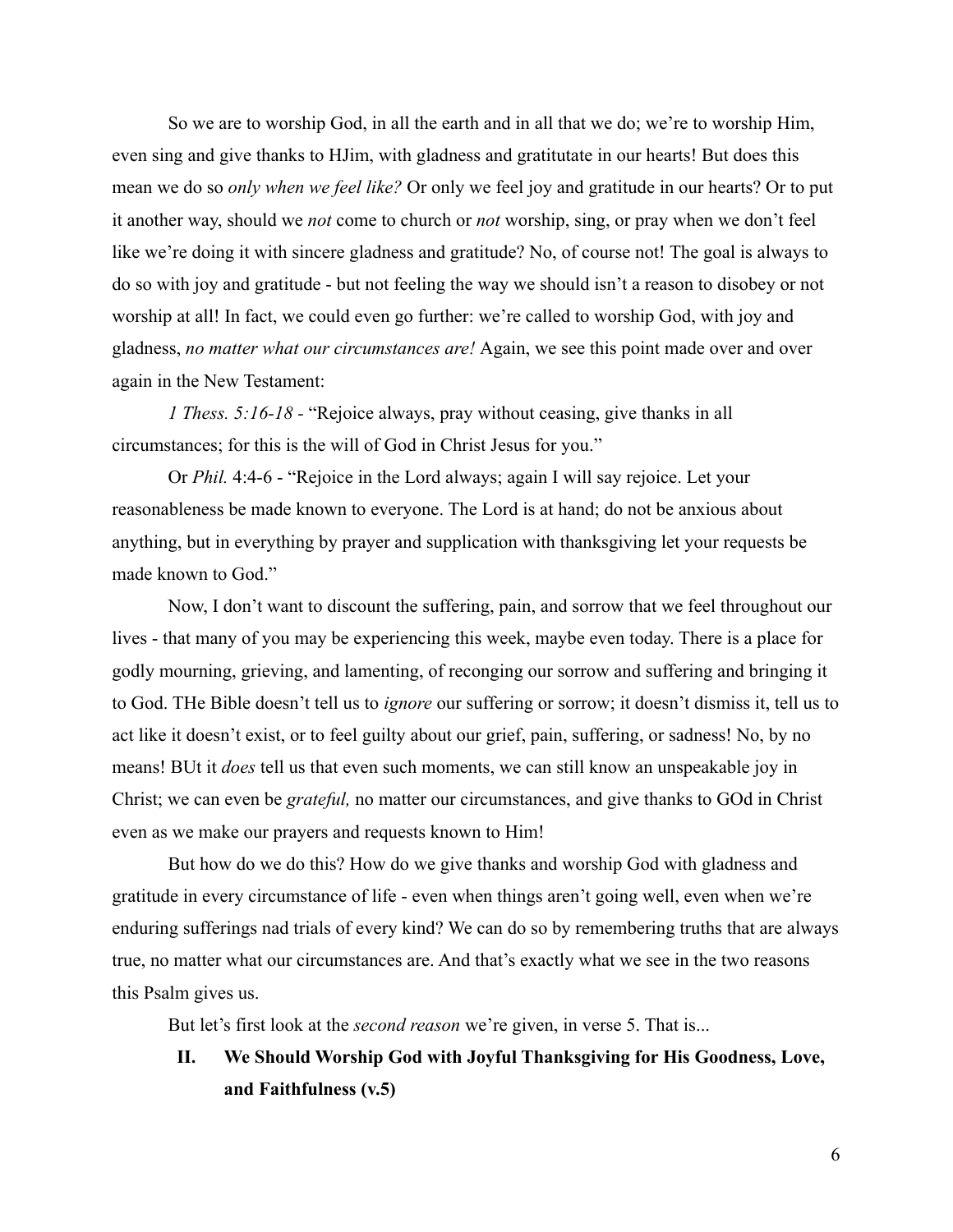The ultimate reason for our joyful worship and thanksgiving is *who God is.* That's the ultimate reality this entire Psalm builds to and ends on! That's the reason our worship, our joy, our gratitude and thanksgiving, are to *always be grounded in.* We lift our hearts worship God with gladness and gratitude by lifting our *eyes* and beholding GOd for who He is. THat's what we're told in verse 5, the last verse of the Psalm.

After calling us repeatedly to worship with joy and give thanks, we're told why: "For the LORD is good; his steadfast love endures forever, and his faithfulness endures to all generations.

GOd is good. He is always good, all of His gifts and purposes are good, and everything He does is good. Every good things comes from Him! Every good thing that is worth enjoying or being happy about comes from God! goodness itself comes from and is perfectly displayed in GOd - He is the standard, the perfect example, the summation of all that is perfectly and purely *good.* We long for goodness; we long for the good life. The perfect *good* that we long for and crave is found and satisfied in the goodness of God alone. And not only is He good but He is *love.* That's who God is.

And the beautiful thing is, that won't ever change! GOd's *"*steadfast love endures forever!" God will never stop loving you, because His love for you isn't rooted in who you are or what you've done - it's rooted in the unchanging character of God Himself! God's love abounds and is steadfast! And this is because God is *faithful!* God never changes! GOd never fails! GOd's love never grows cold! God never goes back on His word; He never forgets His promises! His plans and purposes are *always good and loving,* and they *are always accomplished and never fail!* God's goodness and love are *for us today, for you and me,* because GOd's faithfulness endures to all generations! And that never changes! NO matter what the circumstances of our lives may be, *God is alway good, He always loves us far more than we realizes, and His steadfast love will endure forever because of His unchanging faithfulness!*

Therefore, we always have reasons to worship God because of *who he is!* We can always be filled with joy and gladness, with gratitude and thanksgiving, because we know with certainty that God will keep His covenantal promises of love and salvation towards us because we are *His People.*

And that brings us tour second reason and final point:

**III. We Should Worship God with Joyful Thanksgiving Because We Are His People (v.3)**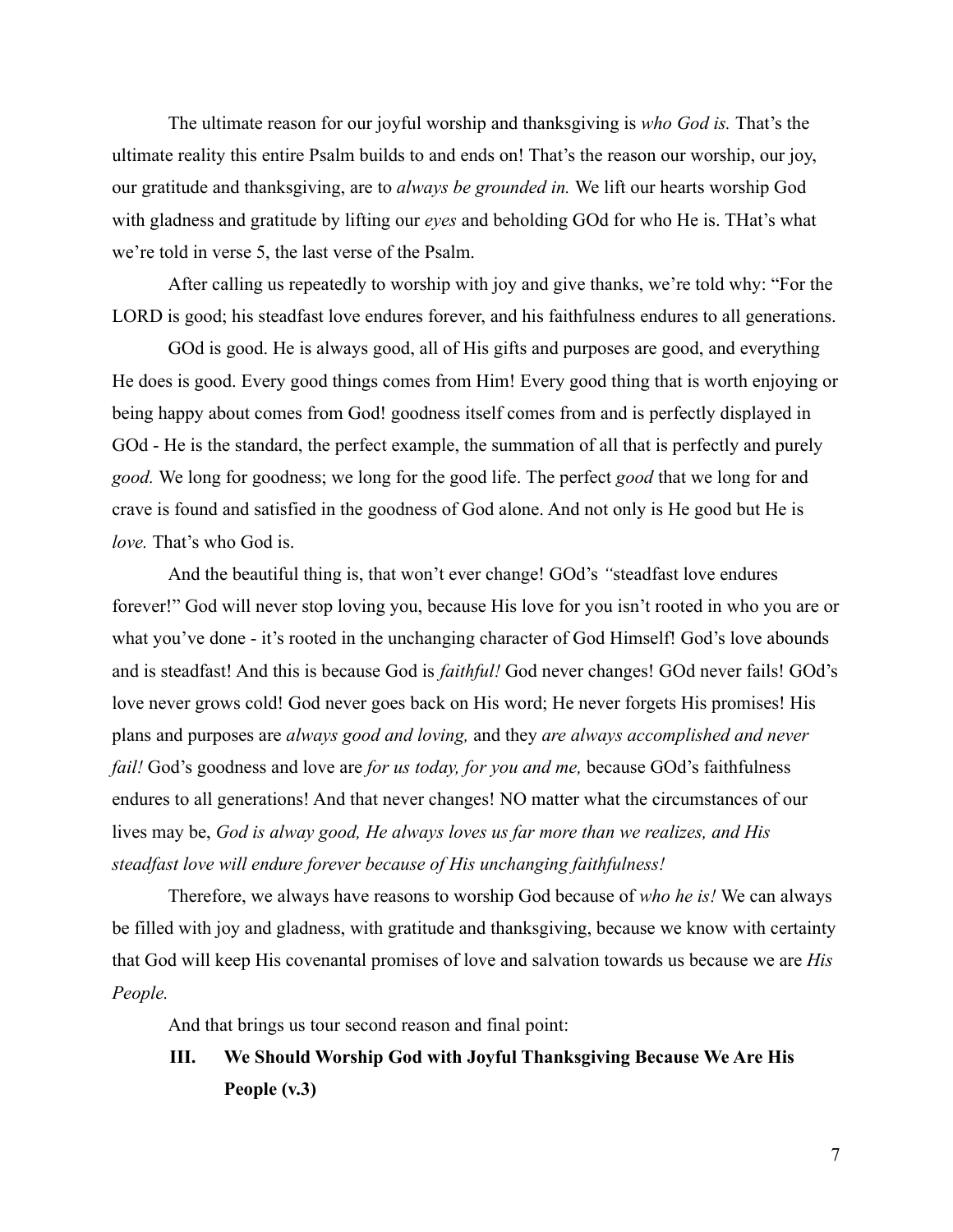After the command to worship in vv.1-2, we're given the first reason why in verse 3: "Know that the Lord, He is GOd! It is He who made us, and we are his; we are his people, and the sheep of his pasture." In other words, we always have reason to give thanks to Him, even to worship Him with joyful gratitude, because *we know God as His people!*

Now, in one sense, this is true for all people, everywhere. The second line of this verse says, "It is He who made us, and we are His." God made all people - therefore, because He made us, we must acknowledge His *authority and ownership of us*. All people are God's creation; therefore, we all rightly belong to God, and He has authority and ownership over us. This is why He deserves all of our worship, glory, honor, and praise! This is why "all the earth" is commanded to worship! It's also why God deserves our sincere, joyful *gratitude and thanks.* He *made* us. We owe our very existence to Him. We should be grateful, and give Him thanks for every single good thing about life and existence that we enjoy! Indeed, the fact that He owns us and has authority over us, as our Maker, isn't some depressing or oppressive reality - it should feel our hearts with gladness and gratitude, because *He is good, abounding in steadfast love and faithfulness.*

But most people don't acknowledge this reality, or give thanks to God. And this is because most people *do not know God.* Our sin separates us from God, and breaks our relationship of worship; it even breaks our hearts, so that we don't experience the joy and gratitude in God that we should. But thankfully, those who have faith in God *do know Him!* We have faith in the gospel of Christ know God in a *special* way, that isn't true of unbelievers - we know God *as His covenant people!*

That's what we see in the last part of verse 3L "we are His people, and the sheep of His pasture." We are God's people, the "sheep of His pasture." We are *God's covenant people,* those who specially know Him *through faith in His covenant promises -* that is, through faith in the promise of God's New Covenant - the promise of the gospel of Jesus Christ. Jesus Christ came to *reconcile* us sinners to God by living a perfect life in our place, dying on the cross for our sins, and being raised to life on the third day; and the promise of the gospel is that *anyone who believes this and trusts in Christ alone* will be saved by God's grace! When we believe in Christ, we are united to Him and join God's covenant people - the Church. The Bible talks about this in many ways, but one way it does so is to call GOd's people His "sheep." And Christ makes it very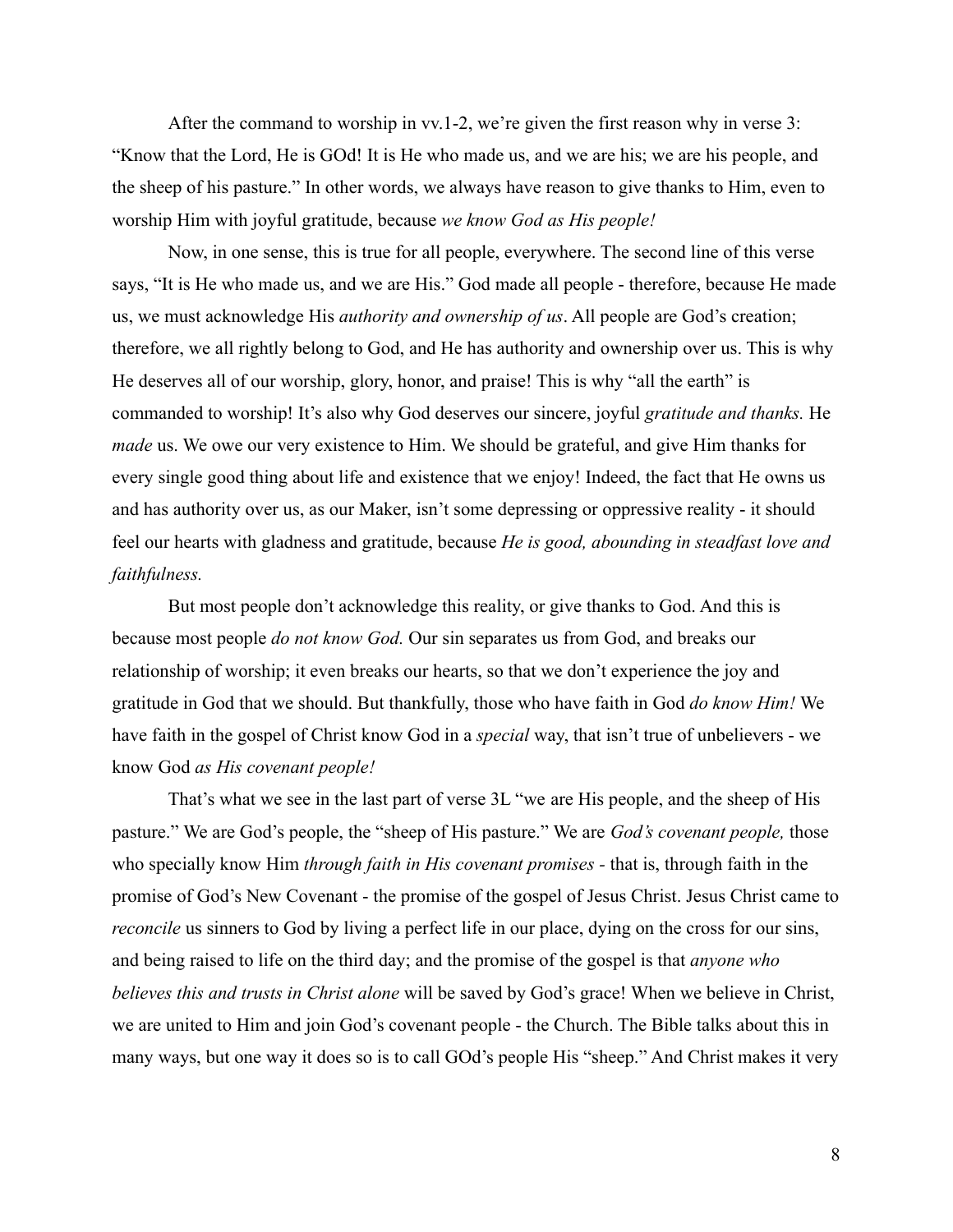clear, in John 10 (and elsewhere) that He is the true shepherd, and anyone who trusts in Him belongs to God as His people, as His sheep.

If you're trusting in Christ today, then you are part of GOd's people. We are Christ's sheep, those who believe in Christ's gospel and trust in Him alone for salvation. And this is incredible good news! The gospel of Christ means we are *reconciled to GOd,* as part of His people! It means we will be saved from our sins and will dwell with God and His people forever! In means we are reconciled to God as His children, and are free to joyfully worship Him! And this truth gives us reason to *always* give thanks to God! We are reconciled to GOd as His people by grace through faith in Christ alone! This means that no matter what our circumstances are, we *always* have reason to be glad and give thanks to God, even to worship Him with gladness, because we are His people, saved from our sins and reconciled to God in Christ Jesus!

If you're trusting in alone for salvation this morning, that means you're no longer a child of wrath, no longer a slave to sin, no longer under the power and dominion of this world or Satan - you are a child of GOd, part of God's people reconciled to God in Christ Jesus! YOu're no longer going to Hell, no longer going to face God's judgment and wrath against your sin! And this isn't based on anything you've done - it's purely by God's grace in Christ! That's true of us this morning; we are GOd's people! We know Him! No matter what's going on in our lives, we can always rest in that glorious truth - we are saved by grace alone through faith alone in Christ alone!

Therefore, let us worship God for who He is and what He's done! LEt us worship Him with gladness and gratitude - let us give thanks to Him always! And in a moment, we're going to worship Him in song, as we're commanded, but also in celebrating the Lord's Supper - a visible way for us to remember the goodness of God displayed in the gospel of Christ; and an opportunity for us to corportely profess our faith in this gospel and our belief in Christ and that we are His people! It's a way to joyfully give thanks for the gospel of Christ, as His people!

If you're a baptized believer and a member of a gospel preaching church in good standing, we invite you to join us at the table. I'll call the outside sections first, and then the middle two sections, and you can come row by row, starting from the front, working our way to the back (so that we can social distance); we have two cups stacked - one with bread, th either with juice.